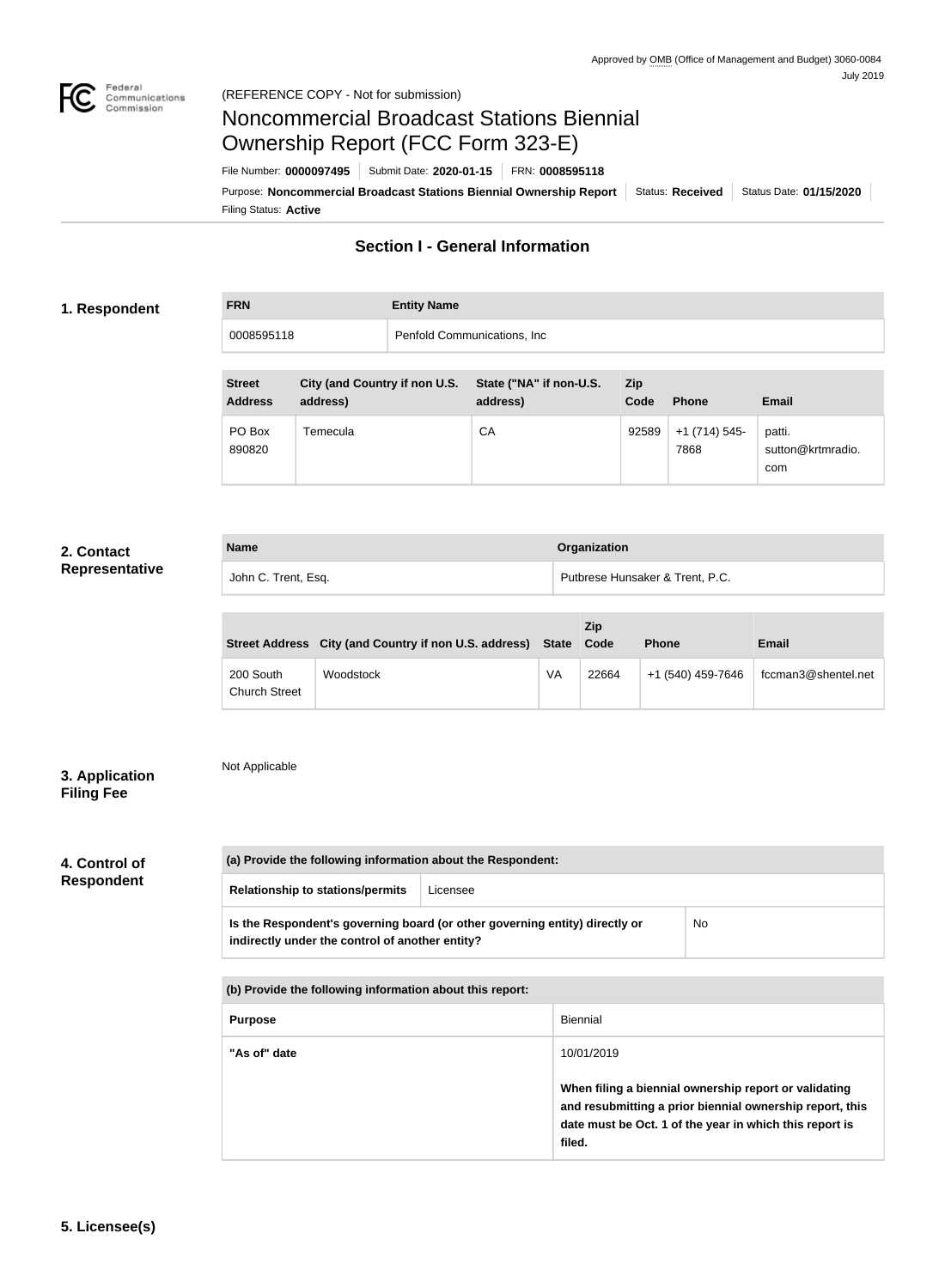#### **and Station(s)**

**Respondent is filing this report to cover the following Licensee(s) and station(s):**

| Licensee/Permittee Name     | <b>FRN</b> |  |
|-----------------------------|------------|--|
| Penfold Communications, Inc | 0008595118 |  |

| Fac. ID No. | <b>Call Sign</b> | <b>City</b>       | <b>State</b> | <b>Service</b> |
|-------------|------------------|-------------------|--------------|----------------|
| 14463       | <b>KDKR</b>      | <b>DECATUR</b>    | <b>TX</b>    | FM             |
| 78008       | <b>KKRS</b>      | <b>DAVENPORT</b>  | WA           | FM             |
| 82985       | <b>KTWD</b>      | <b>WALLACE</b>    | ID           | FM             |
| 91840       | <b>KRTM</b>      | <b>BANNING</b>    | CA           | FM             |
| 121869      | <b>KYJC</b>      | <b>COMMERCE</b>   | <b>TX</b>    | FM             |
| 122008      | <b>WTPG</b>      | <b>WHITEHOUSE</b> | <b>OH</b>    | FM             |

### **Section II – Biennial Ownership Information**

#### **1. 47 C.F.R. Section 73.3613 Documents**

Licensee Respondents that hold authorizations for one or more full power television, AM, and/or FM stations should list all contracts and other instruments set forth in 47 C.F.R. Section 73.3613(a) through (c) for the facility or facilities listed on this report. If the agreement is a network affiliation agreement, check the appropriate box. Otherwise, select "Other." Non-Licensee Respondents should select "Not Applicable" in response to this question.

| <b>Document Information</b>                     |                                                           |  |  |  |
|-------------------------------------------------|-----------------------------------------------------------|--|--|--|
| Description of contract or instrument           | Articles of Incorporation                                 |  |  |  |
| Parties to contract or instrument               | State of California                                       |  |  |  |
| Date of execution                               | 02/1983                                                   |  |  |  |
| Date of expiration                              | No expiration date                                        |  |  |  |
| <b>Agreement type</b><br>(check all that apply) | Other<br><b>Agreement Type: Articles of Incorporation</b> |  |  |  |

|  | <b>Document Information</b>                     |                                         |  |
|--|-------------------------------------------------|-----------------------------------------|--|
|  | Description of contract or instrument           | By-Laws                                 |  |
|  | Parties to contract or instrument               | <b>Board of Directors</b>               |  |
|  | Date of execution                               | 08/1984                                 |  |
|  | Date of expiration                              | No expiration date                      |  |
|  | <b>Agreement type</b><br>(check all that apply) | Other<br><b>Agreement Type: By-Laws</b> |  |

# **Document Information Description of contract or instrument Amendment to Articles of Incorporation Parties to contract or instrument Parties to California Date of execution** 01/1995 **Date of expiration No expiration**  $\blacksquare$  No expiration date **Agreement type** (check all that apply) Other **Agreement Type:** Amendment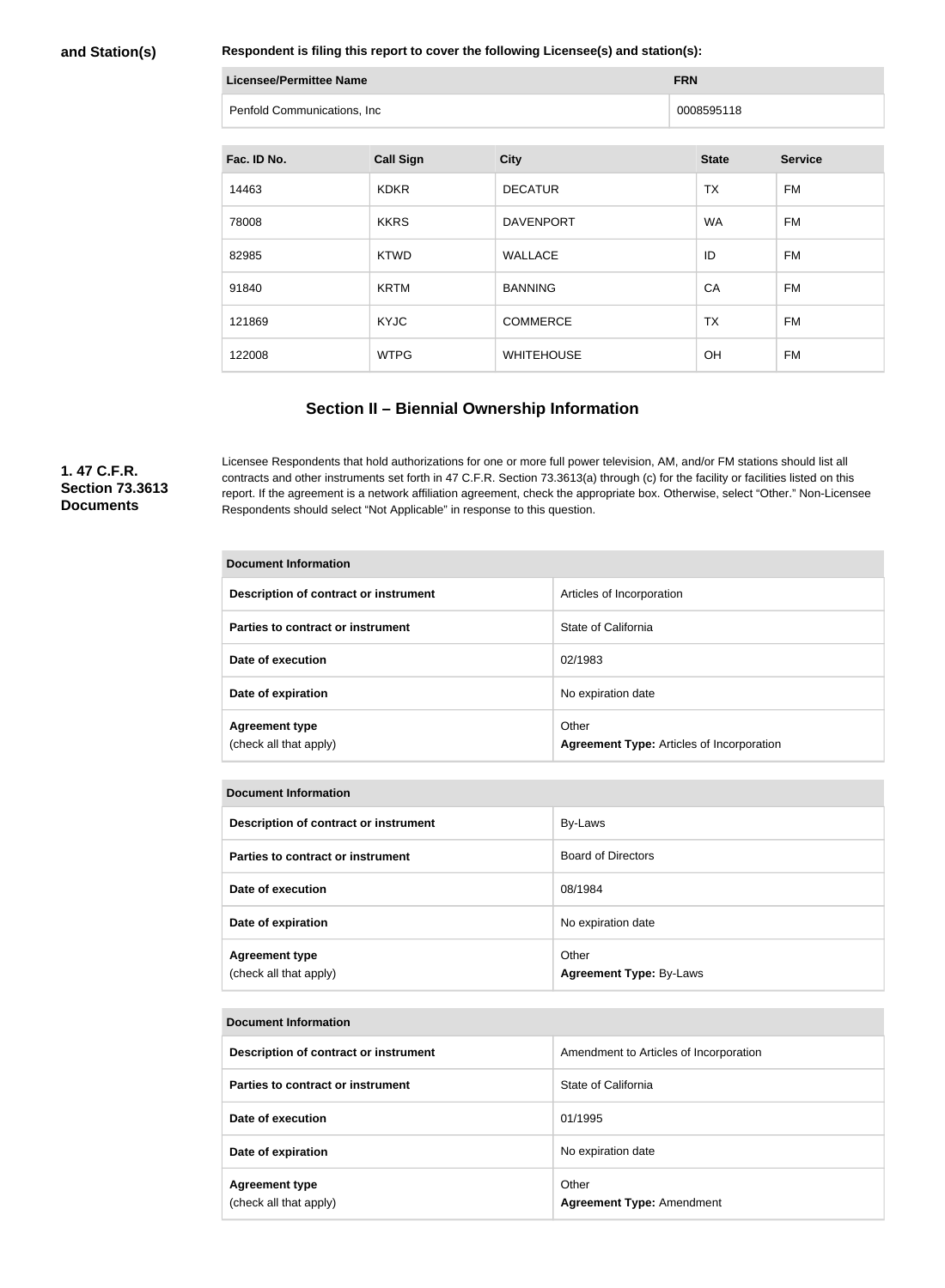**(a)** Ownership Interests. This Question requires Respondents to enter detailed information about ownership interests by generating a series of subforms. Answer each question on each subform. The first subform listing should be for the Respondent itself. If the Respondent is not a natural person, also list each of the officers, members of the governing board (or other governing entity), stockholders, and any other persons or entities with a direct attributable interest in the Respondent pursuant to the standards set forth in 47 C.F.R. Section 73.3555. (A "direct" interest is one that is not held through any intervening companies or entities.) List each interest holder with a direct attributable interest in the Respondent separately.

Leave the percentage of total assets (Equity Debt Plus) field blank for an interest holder unless that interest holder has an attributable interest in the Respondent solely on the basis of the Commission's Equity Debt Plus attribution standard, 47 C.F.R. Section 73.3555, Note 2(i).

In the case of vertical or indirect ownership structures, list only those interests in the Respondent that also represent an attributable interest in the Licensee(s) for which the report is being submitted.

Entities that are part of an organizational structure that includes holding companies or other forms of indirect ownership must file separate ownership reports. In such a structure do not report, or file a separate report for, any interest holder that does not have an attributable interest in the Licensee(s) for which the report is being submitted.

Please see the Instructions for further detail concerning interests that must be reported in response to this question.

The Respondent must provide an FCC Registration Number for each interest holder reported in response to this question. Please see the Instructions for detailed information and guidance concerning this requirement.

| <b>FRN</b>                                                                                                                       | 0008595118                                              |                      |  |  |
|----------------------------------------------------------------------------------------------------------------------------------|---------------------------------------------------------|----------------------|--|--|
| <b>Entity Name</b>                                                                                                               | Penfold Communications, Inc.                            |                      |  |  |
| <b>Address</b>                                                                                                                   | PO Box                                                  | 890820               |  |  |
|                                                                                                                                  | <b>Street 1</b>                                         |                      |  |  |
|                                                                                                                                  | <b>Street 2</b>                                         |                      |  |  |
|                                                                                                                                  | <b>City</b>                                             | Temecula             |  |  |
|                                                                                                                                  | State ("NA" if non-U.S.<br>address)                     | CA                   |  |  |
|                                                                                                                                  | <b>Zip/Postal Code</b>                                  | 92589                |  |  |
|                                                                                                                                  | Country (if non-U.S.<br>address)                        | <b>United States</b> |  |  |
| <b>Listing Type</b>                                                                                                              | Respondent                                              |                      |  |  |
| <b>Positional Interests</b><br>(check all that apply)                                                                            | Respondent                                              |                      |  |  |
| <b>Tribal Nation or Tribal</b><br><b>Entity</b>                                                                                  | Interest holder is not a Tribal nation or Tribal entity |                      |  |  |
| <b>Interest Percentages</b>                                                                                                      | Voting                                                  | 0.0%                 |  |  |
| (enter percentage values<br>from 0.0 to 100.0)                                                                                   | <b>Equity</b>                                           | 0.0%                 |  |  |
|                                                                                                                                  | <b>Total assets (Equity Debt</b><br>Plus)               | 0.0%                 |  |  |
| Does interest holder have an attributable interest in one or more broadcast stations<br>No<br>that do not appear on this report? |                                                         |                      |  |  |

#### **Ownership Information**

| <b>FRN</b>  | 9990117888       |
|-------------|------------------|
| <b>Name</b> | Jeffrey W. Smith |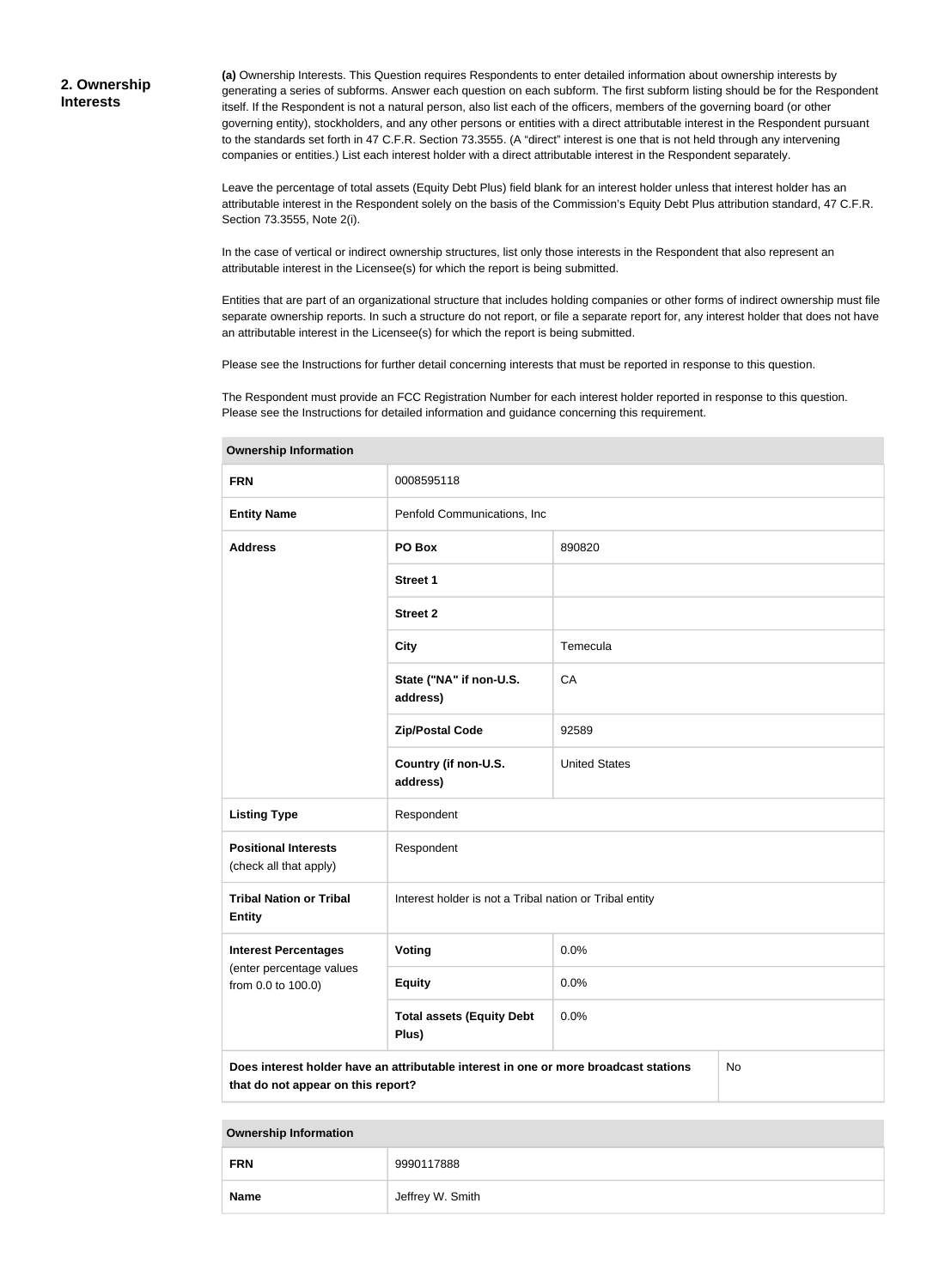| <b>Address</b>                                                                             | PO Box                                                         | 913                    |  |
|--------------------------------------------------------------------------------------------|----------------------------------------------------------------|------------------------|--|
|                                                                                            | <b>Street 1</b>                                                |                        |  |
|                                                                                            | <b>Street 2</b>                                                |                        |  |
|                                                                                            | <b>City</b>                                                    | Aledo                  |  |
|                                                                                            | State ("NA" if non-U.S.<br>address)                            | <b>TX</b>              |  |
|                                                                                            | <b>Zip/Postal Code</b>                                         | 76008                  |  |
|                                                                                            | Country (if non-U.S.<br>address)                               | <b>United States</b>   |  |
| <b>Listing Type</b>                                                                        | Other Interest Holder                                          |                        |  |
| <b>Positional Interests</b><br>(check all that apply)                                      | Officer, Member of Governing Board (or other governing entity) |                        |  |
| <b>Principal Profession or</b><br><b>Occupation</b>                                        | Minister                                                       |                        |  |
| By Whom Appointed or<br><b>Elected</b>                                                     | <b>Board</b>                                                   |                        |  |
| Citizenship, Gender,                                                                       | <b>Citizenship</b>                                             | <b>US</b>              |  |
| <b>Ethnicity, and Race</b><br><b>Information (Natural</b>                                  | Gender                                                         | Male                   |  |
| Persons Only)                                                                              | <b>Ethnicity</b>                                               | Not Hispanic or Latino |  |
|                                                                                            | Race                                                           | White                  |  |
| <b>Interest Percentages</b><br>(enter percentage values                                    | Voting                                                         | 33.3%                  |  |
| from 0.0 to 100.0)                                                                         | <b>Equity</b>                                                  | 0.0%                   |  |
|                                                                                            | <b>Total assets (Equity Debt</b><br>Plus)                      | 0.0%                   |  |
| Does interest holder have an attributable interest in one or more broadcast stations<br>No |                                                                |                        |  |

**Ownership Information FRN** 9990117895 **Name Vanessa Kay Berry Address PO Box** 27861 **Street 1 Street 2 City** Santa Ana **State ("NA" if non-U.S. address)** CA **Zip/Postal Code** 92799 **Country (if non-U.S. address)** United States **Listing Type Other Interest Holder** 

**that do not appear on this report?**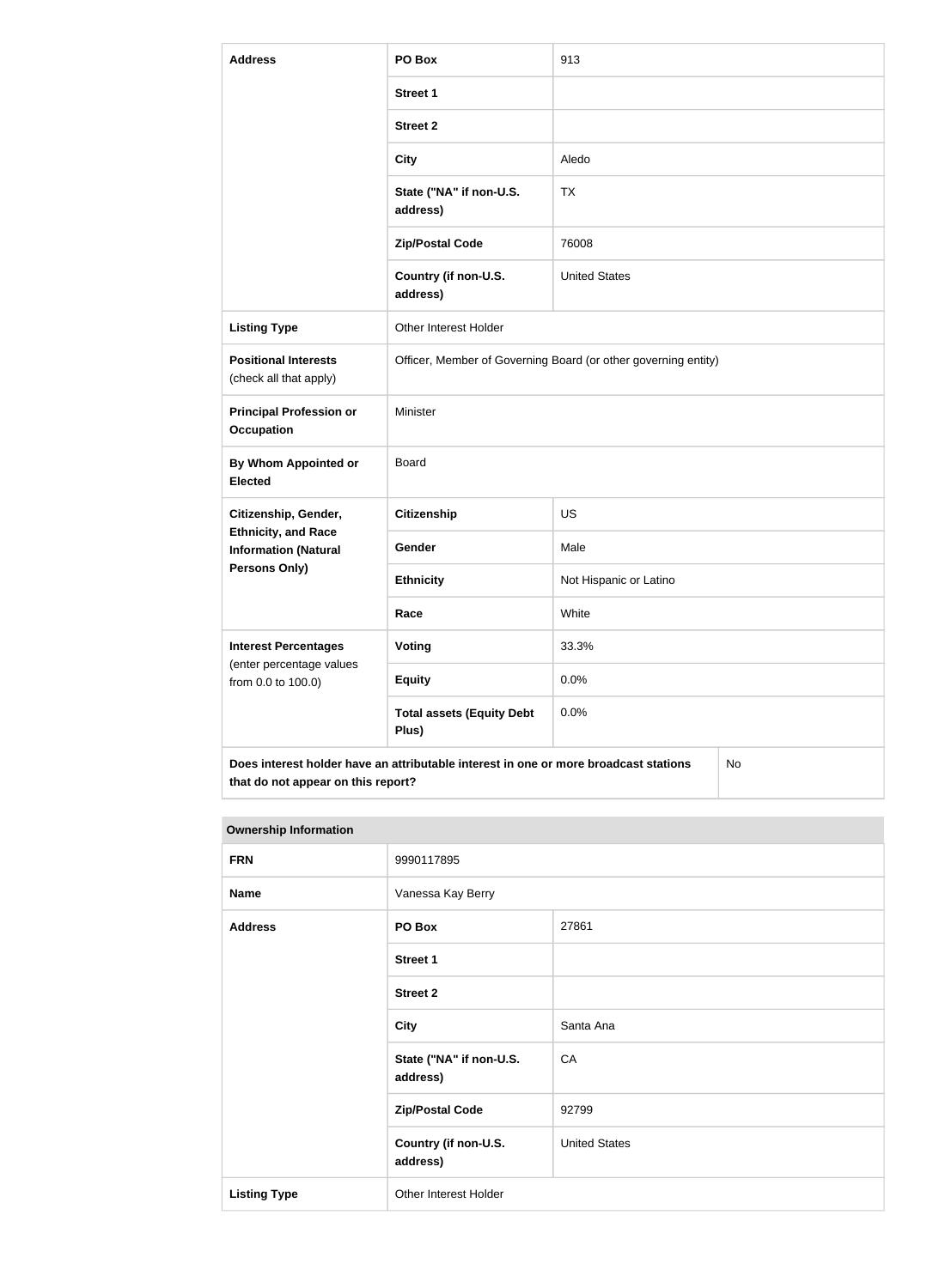| <b>Positional Interests</b><br>(check all that apply)                         | Officer, Member of Governing Board (or other governing entity) |                        |
|-------------------------------------------------------------------------------|----------------------------------------------------------------|------------------------|
| <b>Principal Profession or</b><br><b>Occupation</b>                           | Housewife                                                      |                        |
| By Whom Appointed or<br><b>Elected</b>                                        | Board                                                          |                        |
| Citizenship, Gender,                                                          | <b>Citizenship</b>                                             | <b>US</b>              |
| <b>Ethnicity, and Race</b><br><b>Information (Natural</b>                     | Gender                                                         | Female                 |
| <b>Persons Only)</b>                                                          | <b>Ethnicity</b>                                               | Not Hispanic or Latino |
|                                                                               | Race                                                           | White                  |
| <b>Interest Percentages</b><br>(enter percentage values<br>from 0.0 to 100.0) | <b>Voting</b>                                                  | 33.3%                  |
|                                                                               | <b>Equity</b>                                                  | 0.0%                   |
|                                                                               | <b>Total assets (Equity Debt</b><br>Plus)                      | 0.0%                   |
|                                                                               |                                                                |                        |

**Does interest holder have an attributable interest in one or more broadcast stations that do not appear on this report?**

No

# **Ownership Information**

| <b>FRN</b>                                                | 9990117896                          |                        |
|-----------------------------------------------------------|-------------------------------------|------------------------|
| <b>Name</b>                                               | Chad Wayne Smith                    |                        |
| <b>Address</b>                                            | PO Box<br>890820                    |                        |
|                                                           | <b>Street 1</b>                     |                        |
|                                                           | <b>Street 2</b>                     |                        |
|                                                           | <b>City</b>                         | Temecula               |
|                                                           | State ("NA" if non-U.S.<br>address) | CA                     |
|                                                           | <b>Zip/Postal Code</b>              | 92799                  |
|                                                           | Country (if non-U.S.<br>address)    | <b>United States</b>   |
| <b>Listing Type</b>                                       | Other Interest Holder               |                        |
| <b>Positional Interests</b><br>(check all that apply)     | Officer                             |                        |
| <b>Principal Profession or</b><br><b>Occupation</b>       | videographer                        |                        |
| By Whom Appointed or<br><b>Elected</b>                    | <b>Board</b>                        |                        |
| Citizenship, Gender,                                      | <b>Citizenship</b>                  | US                     |
| <b>Ethnicity, and Race</b><br><b>Information (Natural</b> | Gender                              | Male                   |
| Persons Only)                                             | <b>Ethnicity</b>                    | Not Hispanic or Latino |
|                                                           | Race                                | White                  |
| <b>Interest Percentages</b>                               | <b>Voting</b>                       | 33.3%                  |
| (enter percentage values                                  |                                     |                        |